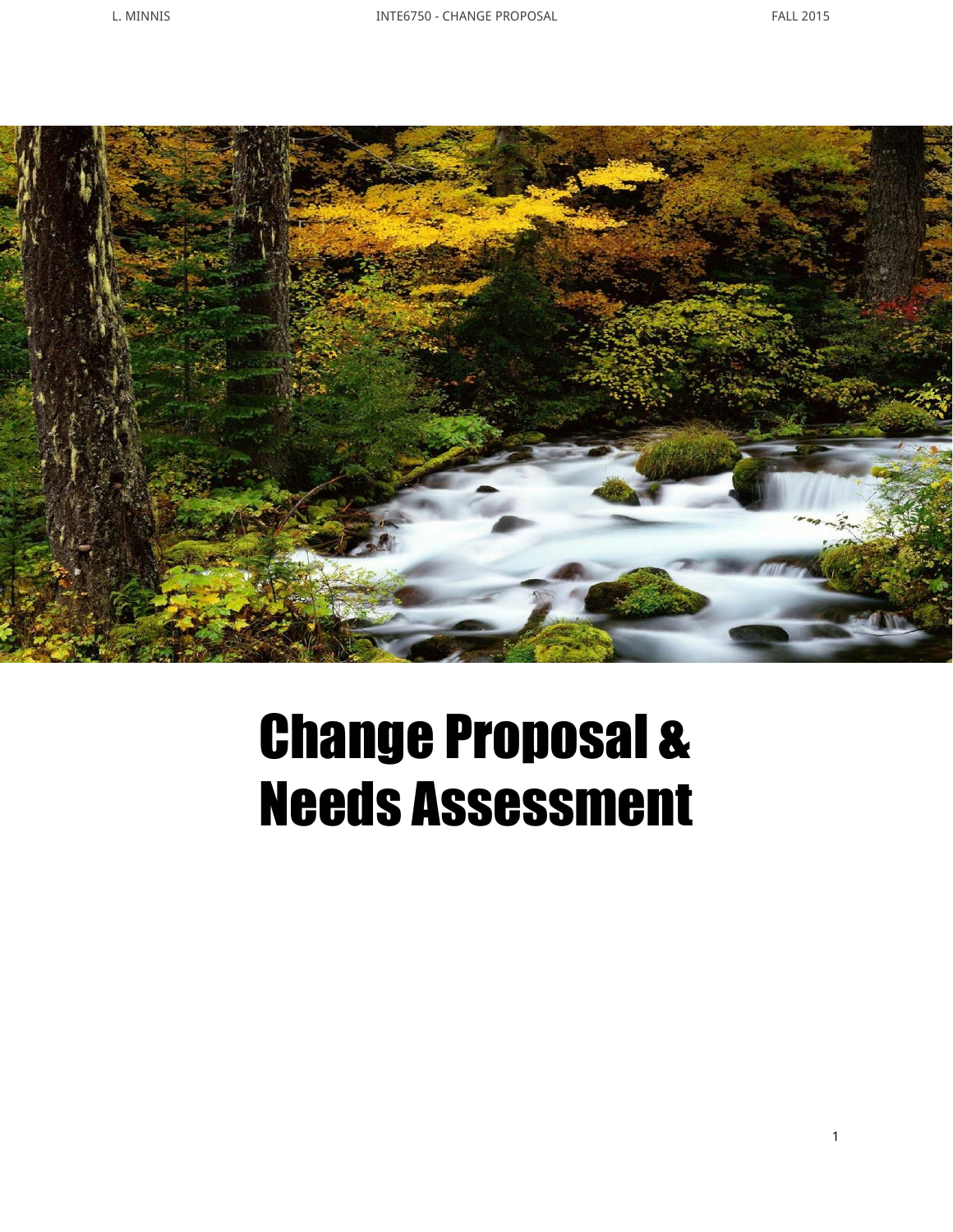## **Introduction**

The purpose of this proposal is to outline an implementation plan for use of a new team communication technology within the organization I currently work with. We Are the Next (WATN) is a small non-profit organization dedicated to promoting civic engagement and sustainability initiatives across multiple environments and platforms. Education of youth in these matters is critical to the organization's mission. As an Education Coordinator for WATN, I support the only full-time employee, the Executive Director, in developing programs, designing workshops, and facilitating learning experiences. In addition to this work, I also participate in website and social media management, and will serve as the main contact for volunteer interns during the 2015-16 school year.

#### Problem

We Are the Next recently received a two-year grant intended for organizational development and capacity building, and with several projects on the horizon it is likely that multiple positions will be created in the near future. While the organization currently communicates primarily through face-to-face meetings, email, and text message, this process will not be sustainable if rapid growth occurs. The increase in projects will also result in less overlap between the Executive Director and the employees in the office environment.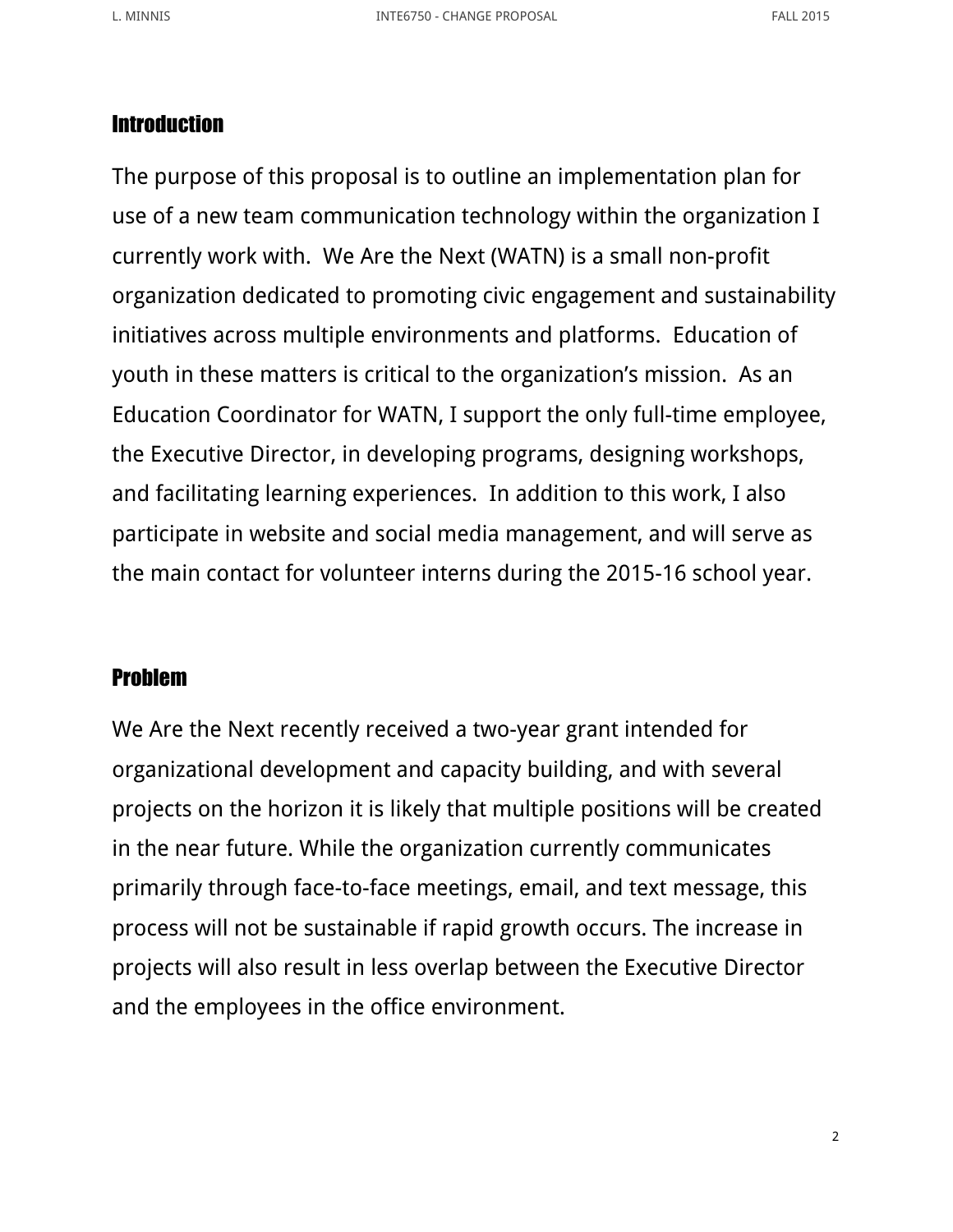The organization also has a new internship position offered each semester, and with multiple projects occurring at once it can be challenging to keep new interns updated and informed. Productive internships are crucial to the organization's continued development, and without accurate and informative information it can be a challenge to be productive. By adopting a new team communication platform, projects can be organized in a way that information, notes from meetings, and follow-up is clear and accessible to all.

### **Intervention**

The short-term goal of this implementation is to improve team communication on projects, resulting in more productive meetings and a successful internship program that will benefit the organization and the individuals. In the long term, it is hoped that new communication tools might make the process of rapid growth less tumultuous. Testing platforms and processes now could help to ensure that rapid growth doesn't result in poor communication, and will hopefully avoid unnecessary organizational struggles.

Reflecting on Les Robinson's five qualities that determine the success of an innovation, adopting this new technology gives a relative advantage, is compatible with existing values and practices, has a great degree of trialability, and has observable results. The quality that is the most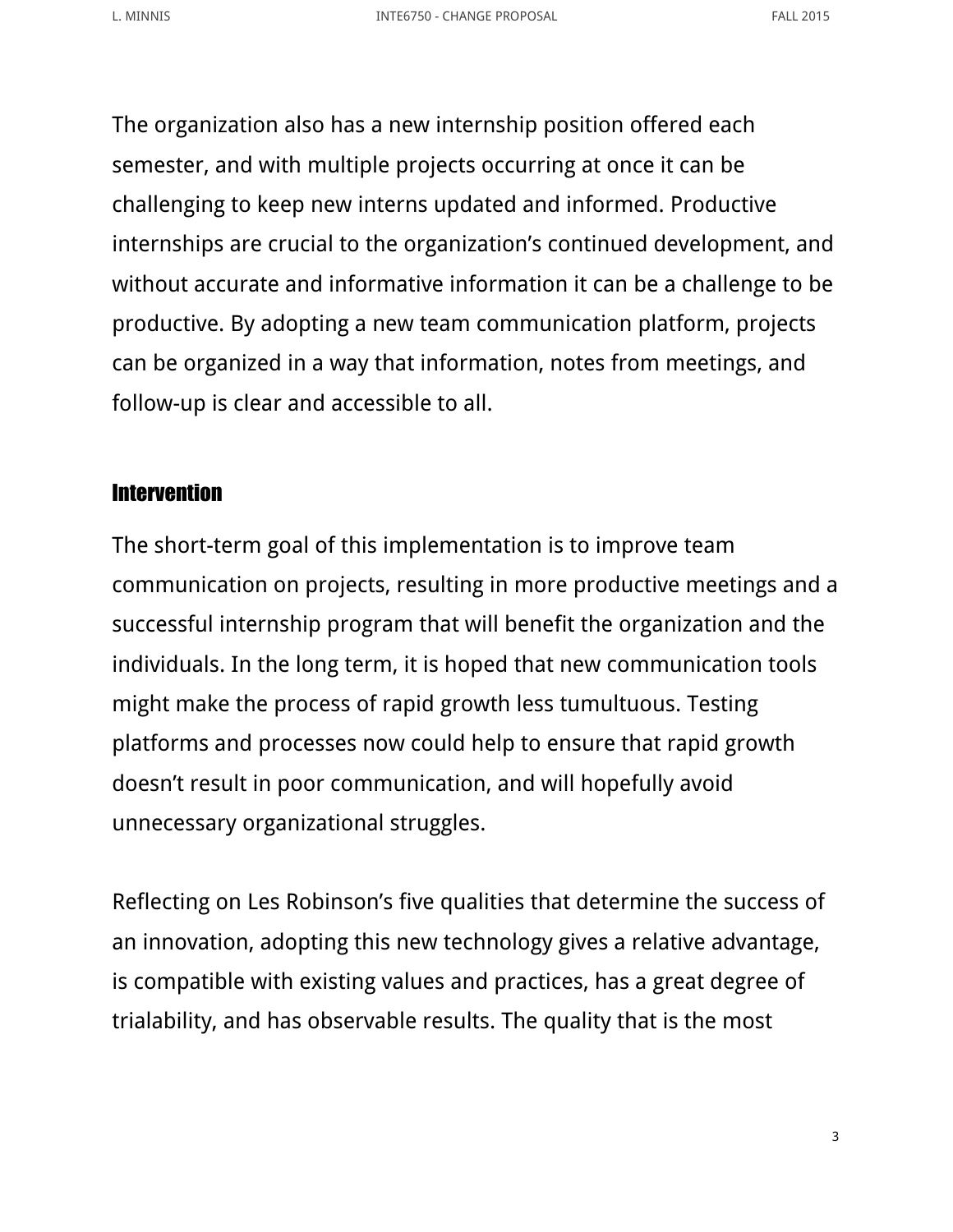uncertain is simplicity and ease of use, and hopefully the research and trial process will reveal an option that is intuitive and easy to use.

In addition to the shared communication needs of the organizational staff, there are some individual and technical needs to be addressed as well. The Executive Director is frequently at job-sites, and will require a platform that is accessible on a mobile device in iOS and Windows based platforms. It is also expected that the platform be accessible and work while offline, and have an option to sync automatically when connection to wifi is resumed. The platform will also need to be accessible through Google Chrome internet browser for use in the office and from home desktop computers.

The ability to organize communications based on project, communicate privately, and share links and multimedia are also important needs. Potential platforms will be researched and tested to assess the availability of the required features, and a final decision will be made after presenting the findings to the Executive Director. A new platform has the potential to increase productivity and streamline rapid growth and development of the organization. An investment in implementing this tool now could have significant short and long term benefits. Existing training and tutorials for the platform will also be considered, as little training will be available on the job. While low-cost or free platforms would be ideal, it is of utmost importance that the right features are available.